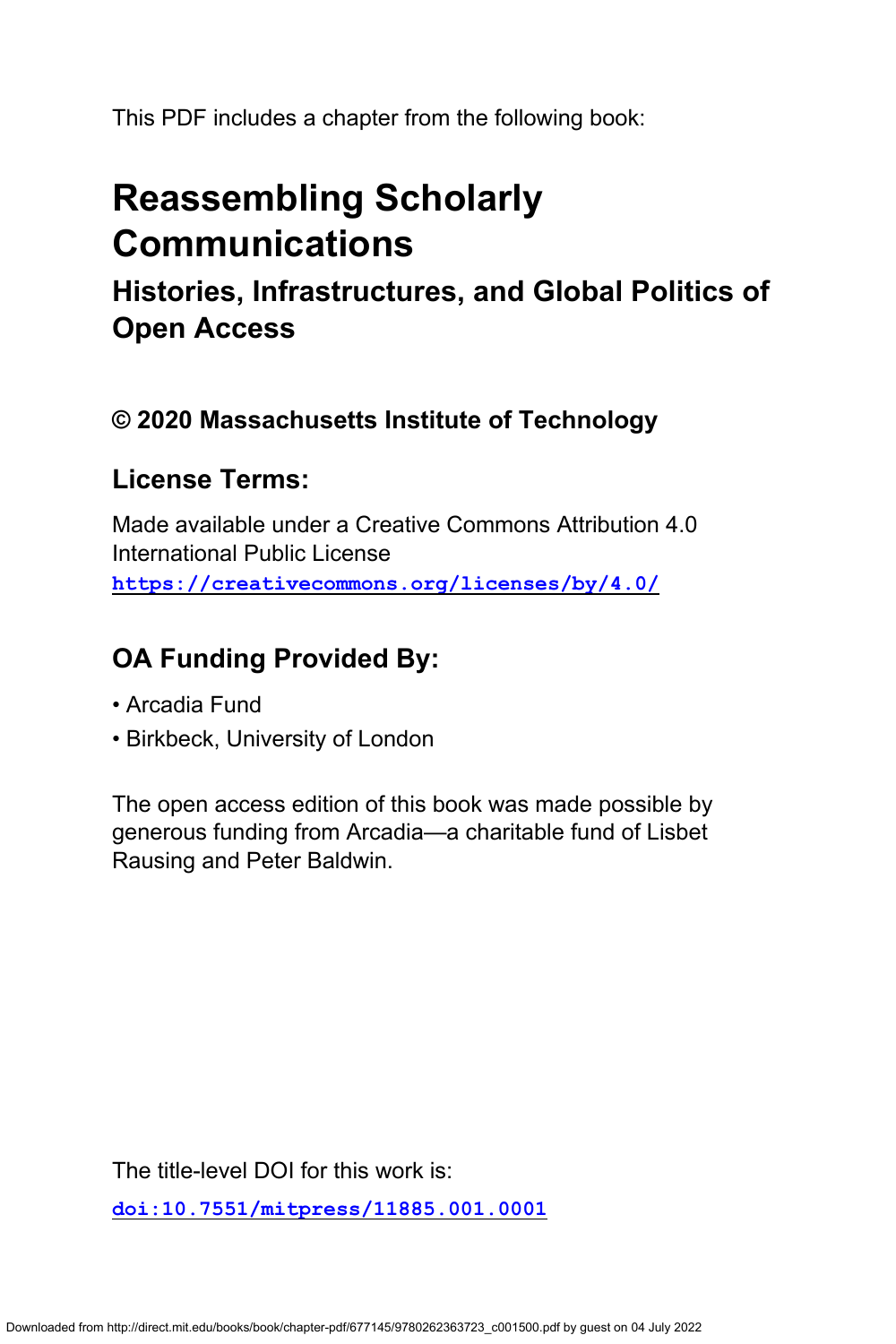### **15 Is There a Text in These Data? The Digital Humanities and Preserving the Evidence**

#### **Dorothea Salo**

The "digital humanities" umbrella shelters scholars curious about novel computer-mediated analysands—software, computer games, works of digital art and literature, social media, online-only forms such as the video supercut, and so forth—as well as scholars applying computational analysis methods to text, image, sound, and video corpora both small and unimaginably large.<sup>1</sup> Nearly all of these scholars discover that fitting their work and its associated evidence into the humanities' present print-centered scholarly communication system—is there a readable, reviewable, (print-)publishable, citable, immutable, preservable *text* in these data?—carries serious challenges. Until the humanities consciously break the hegemony and path dependency of print, digital humanists will remain alienated from the rest of the humanities, preventing the humanities from adopting open processes such as data sharing and open-access publishing. In turn, this harms the reach and sustainability of the humanities as a whole.

### **How Digital Humanities Changes Humanities Evidence and Its Stewardship**

Humanist scholarship relies on a reliable past of carefully preserved cultural materials, reluctant though humanists often are to acknowledge those who do preservation work.<sup>2</sup> Accumulating evidence (not to say "research data," as many humanists find that phrase unintelligible with respect to their own work) is a key task of humanist inquiry, obligatory for responsible publication, since humanist scholarly communication assumes that a scholar may at any time reexamine the evidence adduced by an earlier scholar. Moreover, in recent years many disciplines have strategically embraced data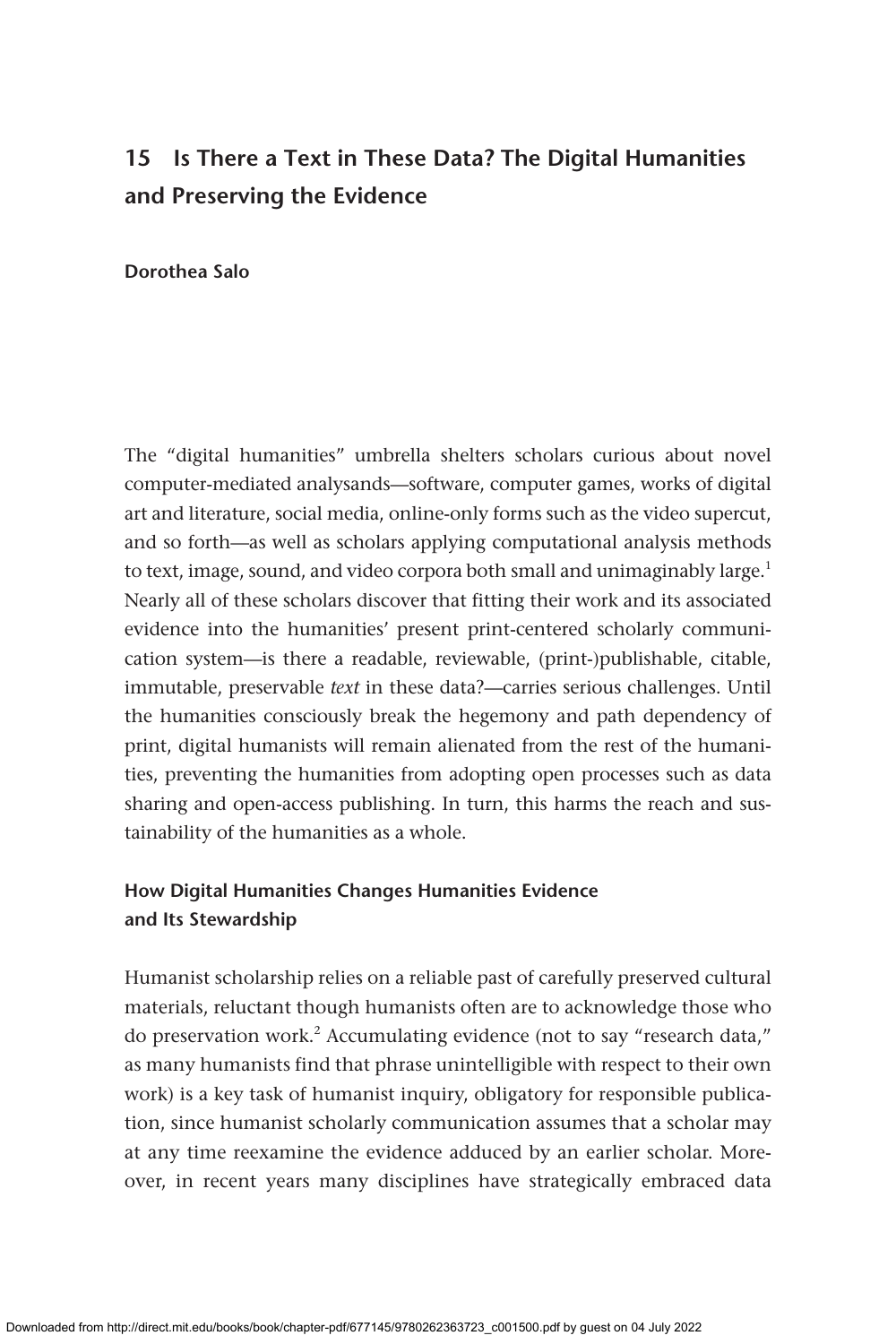sharing and open data not only to advance work in the field, but to explain the field to external agents and even to bring such actors into the disciplinary space, as with various "citizen science" initiatives such as Galaxy Zoo. As István Rév notes elsewhere in this volume, obviously evidence cannot always persist or be open to all; wars destroy art; performances not recorded are lost to time; archives contain much sensitive material inappropriate for public dissemination. Yet much analogue evidence is so straightforward to adduce, and so many analogue analysis techniques are wholly contained within the skull of the humanist scholar, that the assumption that past evidence must be available to future scholars tends to go unnoticed.

Digital-humanist modes of research such as the various forms of corpus analysis, however, add significant complexity to the adducing of evidence:<sup>3</sup> What is the corpus? When and how was it collected? What does (and doesn't) it contain? How has it been processed, both prior to and during the research? Should the corpus change or disappear, or the analysis tools become unusable due to technological change, subsequent scholars may reasonably suspect analysis error, bugs in analysis software, or (most troublingly) actual skullduggery to "prove" a point, and those scholars may therefore find themselves wholly unable to check or build on prior scholars' work, a significant hindrance to progress in humanities knowledge.<sup>4</sup>

Unfortunately, digital objects and digital tools are notoriously prone to change or disappearance without warning or trace; this has already been noticed as a scholarly communication problem in the guise of "reference rot."5 Some digital humanists are fortunate enough to conduct research on digital objects already under responsible stewardship, such as collections of digitized materials or born-digital art from well-run libraries, archives, and museums. For other digital humanists, though, particularly though not exclusively those who build or curate their own digital artefact collections, data disappearance is a daily reality in the absence of significant preservation effort.<sup>6</sup> The World Wide Web, for example, is one object of humanist study, social media another; both resemble Heraclitus's ever-changing river, with the added drawbacks of extreme growth and rapid decay.

Addressing one too-common shibboleth immediately: caring for digital materials, known as "digital preservation" to its practitioners, is not as impossible as it is sometimes portrayed by people who have never done it.<sup>7</sup> Most born-digital and digitized cultural objects are indeed preservable, given appropriate forethought, infrastructure, staff, budget, and a favorable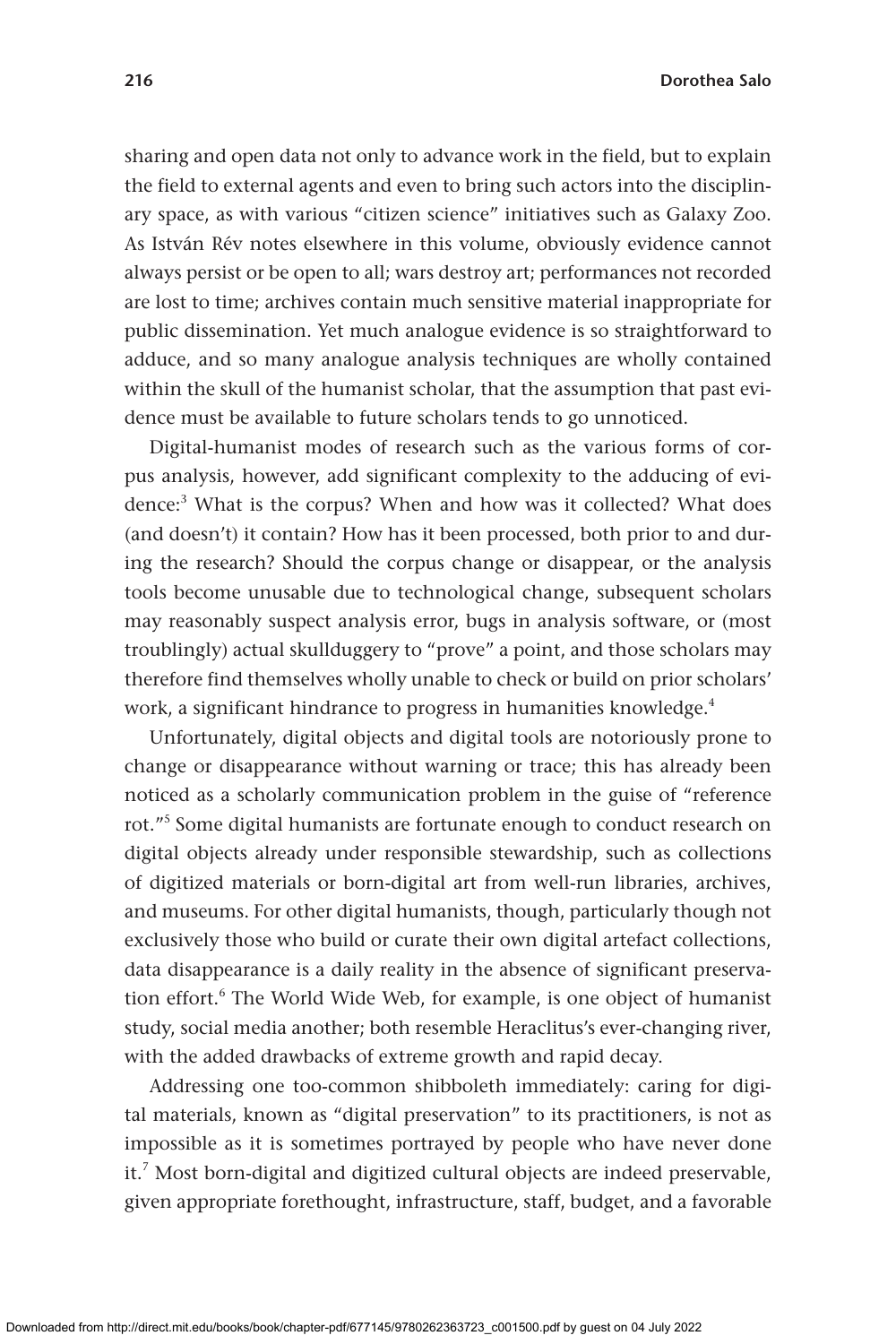legal situation—not coincidentally, the identical prerequisites necessary for preservation of analogue cultural objects. Most digital preservation problems, then, are not strictly technological problems, but organizational priority, local infrastructure, and funding problems.<sup>8</sup> One additional vital question not to be ignored, of course, is when digital objects worthy of study can be preserved without doing violence to their creators; scholars of social media, for example, must ethically consider the social vulnerability of many contributors when deciding whether and how to preserve and make accessible collected postings.<sup>9</sup>

A related shibboleth does have considerable truth to it: digital objects and collections thereof rarely reach a clear point of completion or immutability.10 Print publication, in contrast, is predicated on completion; even revision and reissuance of books are easy to conceive as discrete, bounded projects in time and materials. Print publishers' self-concept and workflows therefore do not easily fit digital-object collection and refinement practices that may never actually end. $11$ 

Providing open access to preserved materials relevant to humanities research adds additional considerations, often complex and difficult ones. Copyright, of course, looms large, as digitization and digital preservation inherently require making copies. The often-noted cultural abyss into which much twentieth-century culture has fallen owes its existence to unwillingness to incur copyright liability.12 As April M. Hathcock notes in her chapter, cultural appropriation and colonialism may also block access, as members of the originating cultures object to artefacts of their cultural practices and memories being exploited by outsiders. $^{13}$  A related issue with some online collections, from social media to digitized zines, is the unwanted extra attention, even exposure, that open access creates, as Rév also gestures towards.<sup>14</sup>

Print-centered monograph publishers, especially though not exclusively in the humanities, tend to have little internal capacity for digital preservation and zero intent to build any. (Contrast this with science journal publishers, many of which are beginning to consider the preservation and availability of data underlying published papers crucial to those papers' credibility. Science journal publishers also participate in electronic journal preservation networks such as (C)LOCKSS, Portico, and European nationallibrary efforts.) Such monograph publishers have therefore essentially declared outside their purview the preservation of the digital scholarly evidence underlying the digital humanities texts they publish, likely because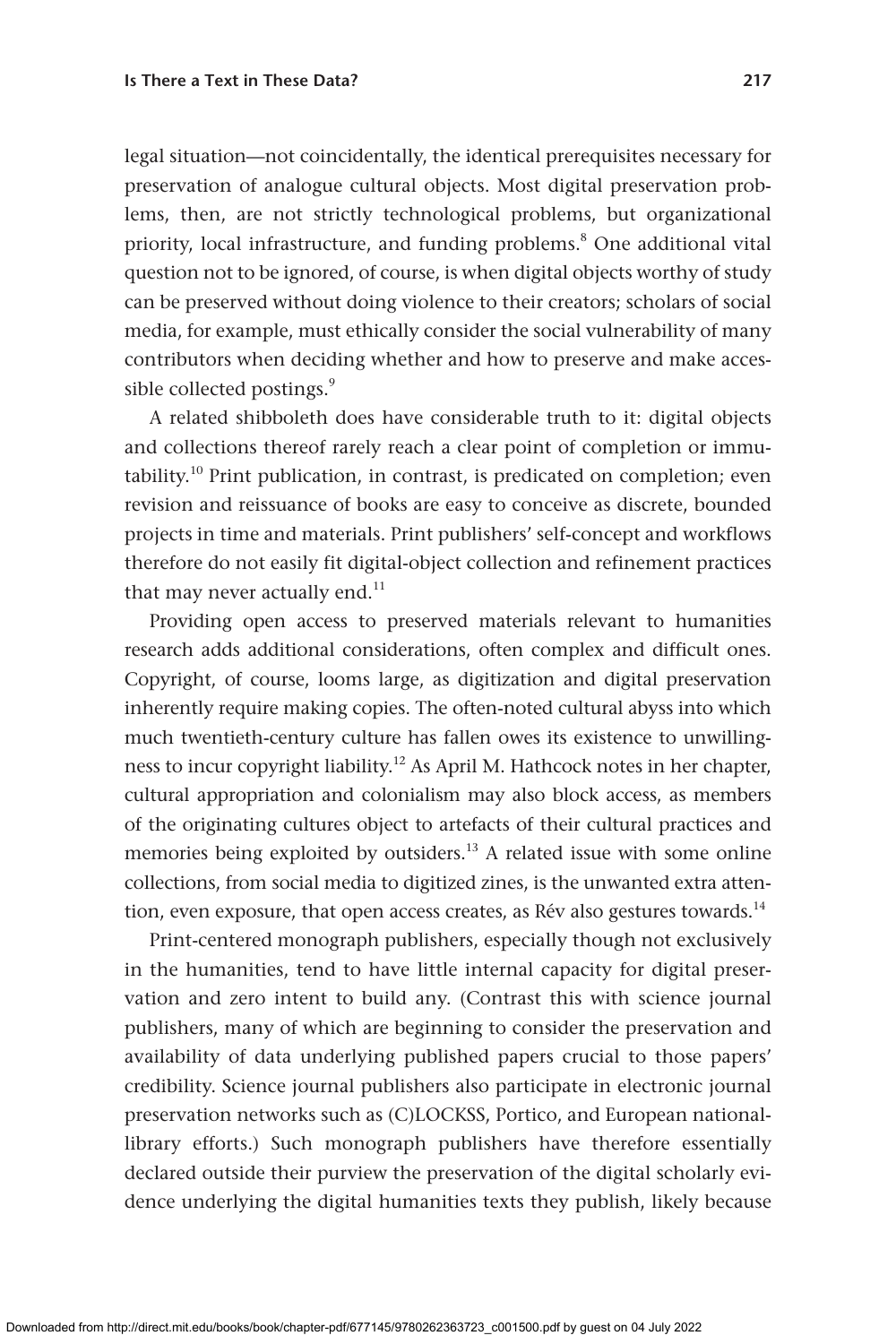preservation of analogue evidence was never their problem and they have not come to grips with how digital methods and analysands change the landscape of humanities evidence. Those publishers who do consider digital preservation part of their operations (for example, those who participate in HighWire Press and similar operations) plan to preserve their own publications only, not the evidence on which those publications rest. Looking to these publishers for digital preservation capacity, then, seems ill-advised.

As for scholarly societies, while the Modern Language Association is taking cautious steps toward digital infrastructure (for example, the MLA's *Humanities Commons* effort, described more fully in Kathleen Fitzpatrick's chapter), which might eventually mean infrastructure for the preservation of digital humanities evidence, most humanities societies have adopted the same outof-scope stance toward digital preservation as print monograph publishers.

What evidence preservation options remain, and how viable are they? Commercially available storage services such as Dropbox, even when humanists can afford them, are not an acceptable alternative for the longterm preservation of digital scholarship and scholarly evidence. They and the data they hold are vulnerable to buyouts, legal proceedings, poor technology and business management, and complete shutdowns; moreover, they operate on a fee-for-service basis, such that whenever the money stops coming in—as when a scholar retires or passes away—the data are destroyed.15 One or two independent nonprofit organizations, such as the Internet Archive, operate reasonably trustworthy digital preservation infrastructure at substantial scale, but many humanists' collections of digital objects fall outside such organizations' missions and policies. Law can also be a formidable barrier to preserving and openly sharing twentieth- and twenty-first-century analysands; digital artefacts stored in the United States may be vulnerable to takedown demands under the Digital Millennium Copyright Act, and those stored in Europe that include living identifiable people may be vulnerable to takedown demands under a patchwork of European right-to-be-forgotten laws, 2018's General Data Protection Regulation not least.

Libraries, archives, and museums, major repositories of analogue humanist evidence, are very unevenly prepared and funded to take on the work of preserving digital evidence, leaving many digital humanists with nowhere to turn to preserve their evidence collections.16 Preservation-related disparities among libraries particularly are of long standing due to historically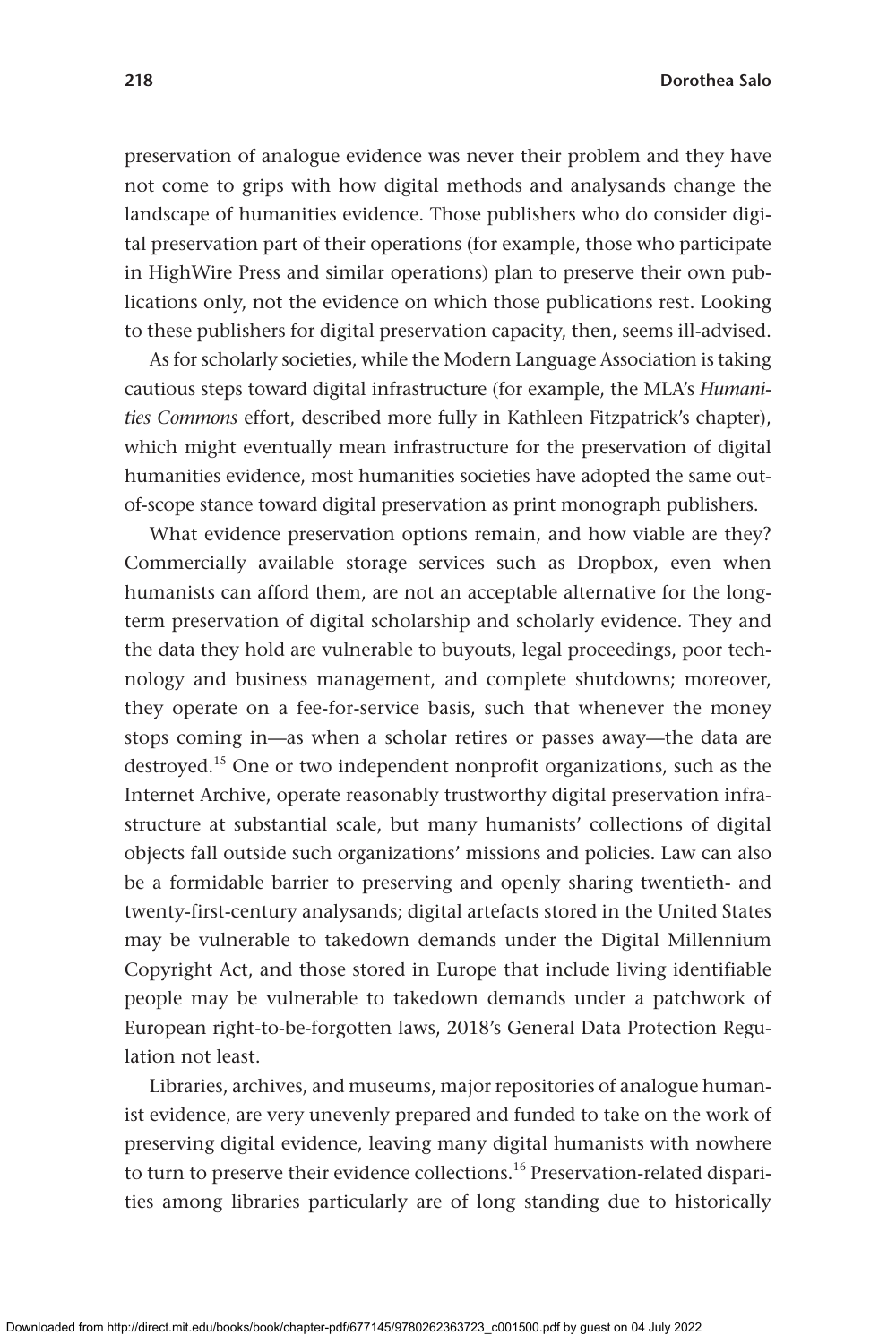uneven assignment of responsibility for preservation of analogue materials. For the most part, only academic libraries at research-intensive institutions consider long-term print preservation within their mission, for example.<sup>17</sup> Other academic libraries, outside whatever special collections they have, design and arrange their collections for immediate use and discard unused or outdated volumes accordingly—at dark of night if necessary, to avoid humanist faculty who appear to believe physical shelf space infinite and all printed codices of infinite value—without considering the larger scholarly record.18 Public libraries may have small unique local history collections (often in the form of physical "vertical files"), but these typically represent the whole of their commitment to preservation.

This pattern of preservation capacity disparity only intensifies with respect to digital preservation, with the added wrinkle that even libraries at researchintensive institutions do not always consider digital preservation a priority,<sup>19</sup> often scared off from doing so by the immense scale of the human and financial investment required<sup>20</sup> or unable to overcome internal staff resistance.<sup>21</sup> The startlingly few research libraries and library consortia that have bravely waded in find that they "continue to struggle to find scalable approaches to offering open, shared, sustainable scholarly infrastructure," especially in "the data publishing and research data management space where institutionfocused approaches to capturing and curating data may be hindering our ability to grow adoption by our researchers." $^{22}$  Worse yet, hardly any libraries in teaching-focused institutions have built the sort of flexible, large-capacity, scholar-centric preservation infrastructure and associated staff necessary to solve the problem of preserving and usefully presenting the broad variety of evidence their local digital humanists may collect.

Such services as are fairly commonly (though far from universally) available across academic libraries—institutional repositories, perhaps digitized local collections on a platform such as ContentDM or Omeka occasionally work well enough, but they are technologically insufficient to present many humanists' evidence collections usefully, which (quite reasonably) discourages humanists from using them to help safeguard those collections.23 Moreover, some libraries' policies around which content is acceptable to add to these platforms exclude digital humanists' evidence collections. Institutional repository software also tends to share with print publishers an unshakable but often-wrong notion of digital-object and digital-collection fixity and finality.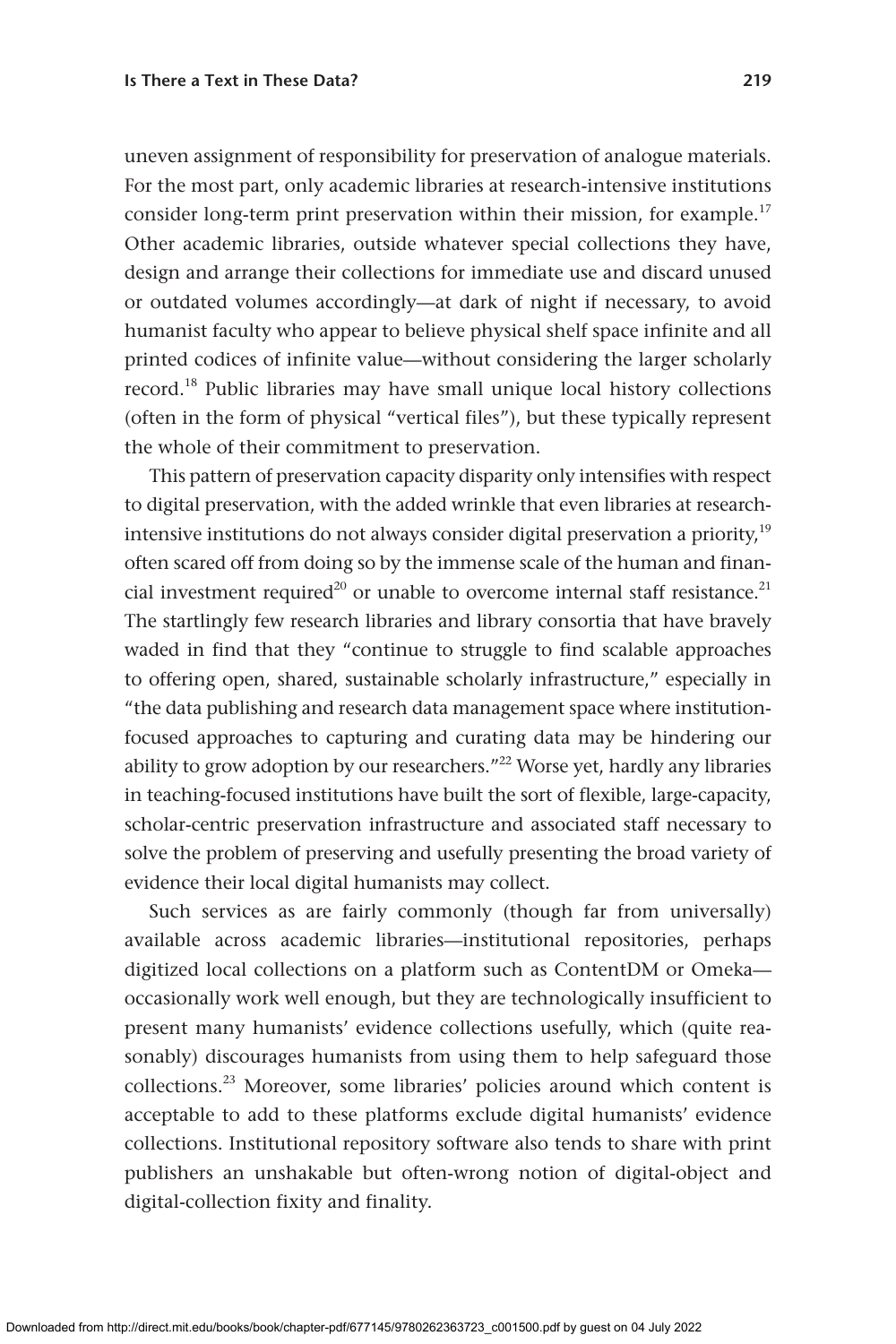Central campus IT never has an adequate digital preservation solution, rarely if ever considering digital preservation part of its mission. The central problem is that digital preservation goes far beyond mere provisioning of

digital *storage*, just as analogue conservation and preservation require far more than mere shelf space. Assessment, technical and descriptive metadata, access controls (that may change over time), file format management, geographic replication, intellectual property management, human subjects ethics, financial planning, organizational management, and disaster planning may all form part of a digital object's lifecycle.<sup>24</sup> IT departments that only understand storage and backup cannot be trusted with digital preservation on their own and must be approached about it with caution and clarity;<sup>25</sup> one need only examine the disappearance of digital records from two entire gubernatorial administrations in Maine to understand the dangers of uncritical trust.<sup>26</sup> Campus IT departments in particular commonly make three classic digital preservation errors: assuming that only tenured or tenure-track faculty (not graduate students, visitors, or adjuncts) have digital objects to preserve; considering storage and backup the whole of the problem (as Maine's IT department unfortunately did); and (like for-profit cloudstorage companies) deciding on perpetual-payment business models that discard digital objects as soon as money stops coming in to preserve them.<sup>27</sup>

In the presence of insufficient or even nonexistent support from the campus library and campus IT, then, digital humanists' challenge of securing digital preservation for the products they create and the evidence they collect often reduces to a problem of voice and numbers. Most institutions investing anything at all in the digital humanities have only one to a mere handful of digital humanists on the faculty. These paltry few face the Sisyphean task of successfully persuading their library, campus IT organization, and campus administrators to allocate significant money and staff toward digital preservation. Such an appeal typically only happens in the first place if digital humanists are already lucky enough to have access to basic computing and support, which is often not the case. $^{28}$  Digital humanists find themselves countered, not to say opposed, in their efforts to secure support and funding by a much greater number of faculty humanists not identifying with the digital humanities, who think of libraries only as print-book purveyors $^{29}$  and believe products of digital culture barely or not at all worth preserving, $30$  parallel to historic reactions to the advent in the West of printed codices (as opposed to scribed manuscripts), photography, film, television, and comics/graphic novels.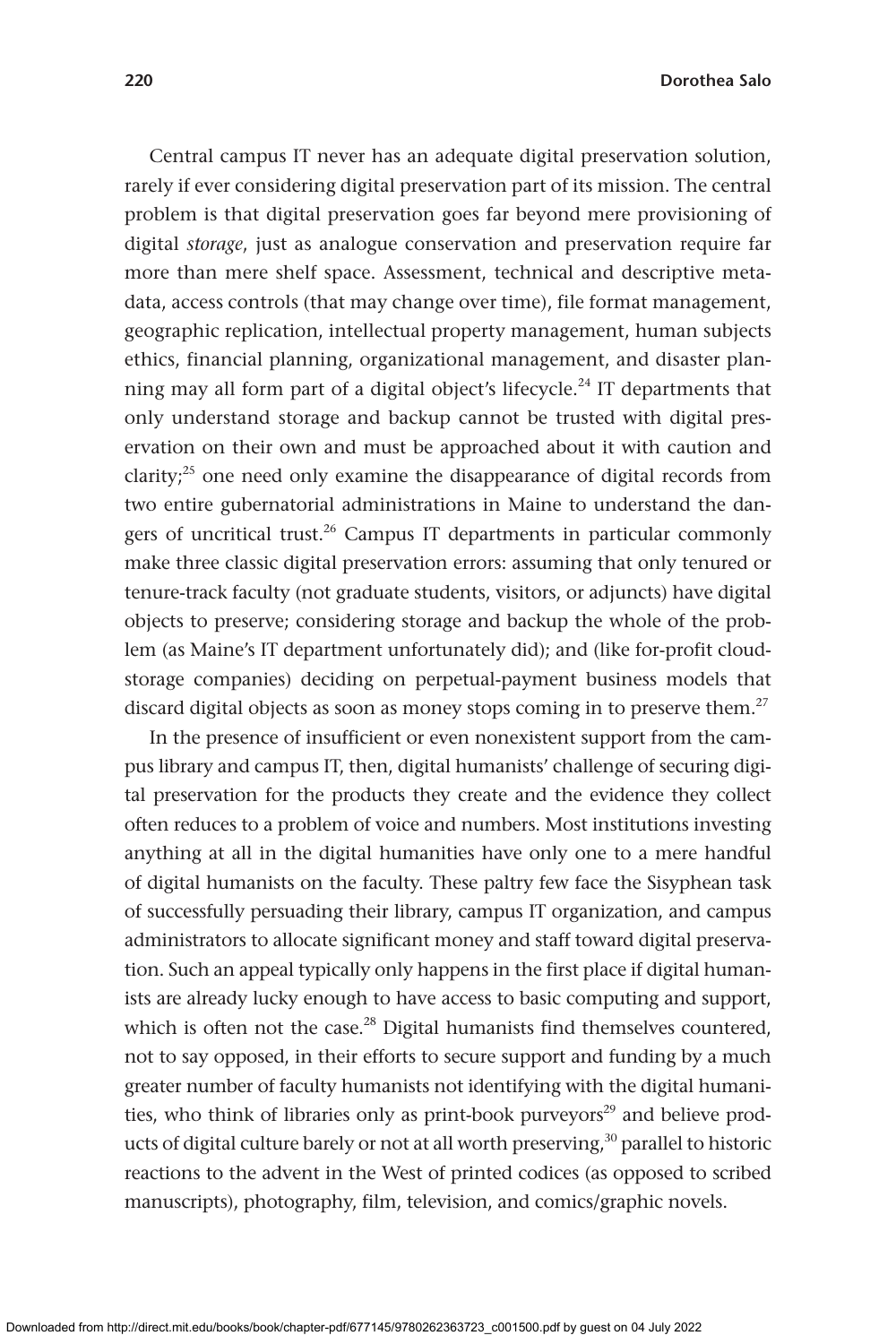The considerable up-front expense and effort involved in bootstrapping, never mind sustaining and growing, a digital preservation program only worsens digital humanists' persuasion challenge. Grant funding, projectbased as it generally is, is not well suited to solving longer-term sustainability and infrastructural problems. $31$  In fact, many grant-funded digital humanities projects wholly disappear not long after the grant money runs out.32 The National Endowment for the Humanities' (NEH) Office of Digital Humanities has tried to create some digital preservation impetus by creating an analogue to the National Science Foundation's data management plan requirement for grant applications<sup>33</sup> but neither holds applicants to any plan quality standards nor assesses post-grant outcomes. Institutions and libraries not already implementing digital preservation infrastructure which is nearly all of them—have to date ignored the NEH's provocation.

Whether humanists can preserve their collections of digital evidence for future scrutiny, then, depends neither on the intrinsic quality or usefulness of the collection nor on the eminence of the scholars or their research work, but on local campus priorities. Research institutions are much more likely to have appropriate technical and legal infrastructure, digital librarians, and archivists, and funding earmarked for preservation of locally grown digital materials than are teaching-focused institutions. Not even research institutions can universally be relied upon, however, and when they can, they focus exclusively on the work of their own local faculty. Efforts to redress these and similar disparities via collective infrastructure planning have thus far failed in the US, though Project Bamboo's dissolution at least taught some valuable lessons,<sup>34</sup> and several European countries and Australia have managed better. Until the patchwork, sparse availability of digital preservation capacity is addressed, however, the present text-bound scholarly communication system cannot guarantee digital humanists' ability to retrace their steps and to build on prior work—an ability taken for granted by other humanists due to the analogue preservation efforts of archives, museums, and research libraries.

#### **How Humanities Publication Practices Enforce Text Hegemony**

The present system of humanist scholarly communication relies on print monographs, mostly print journals, and their publishers. With the sometime exception of performing and visual artists, humanists publish *texts*, a form forced on them by publishers who publish little or nothing else, and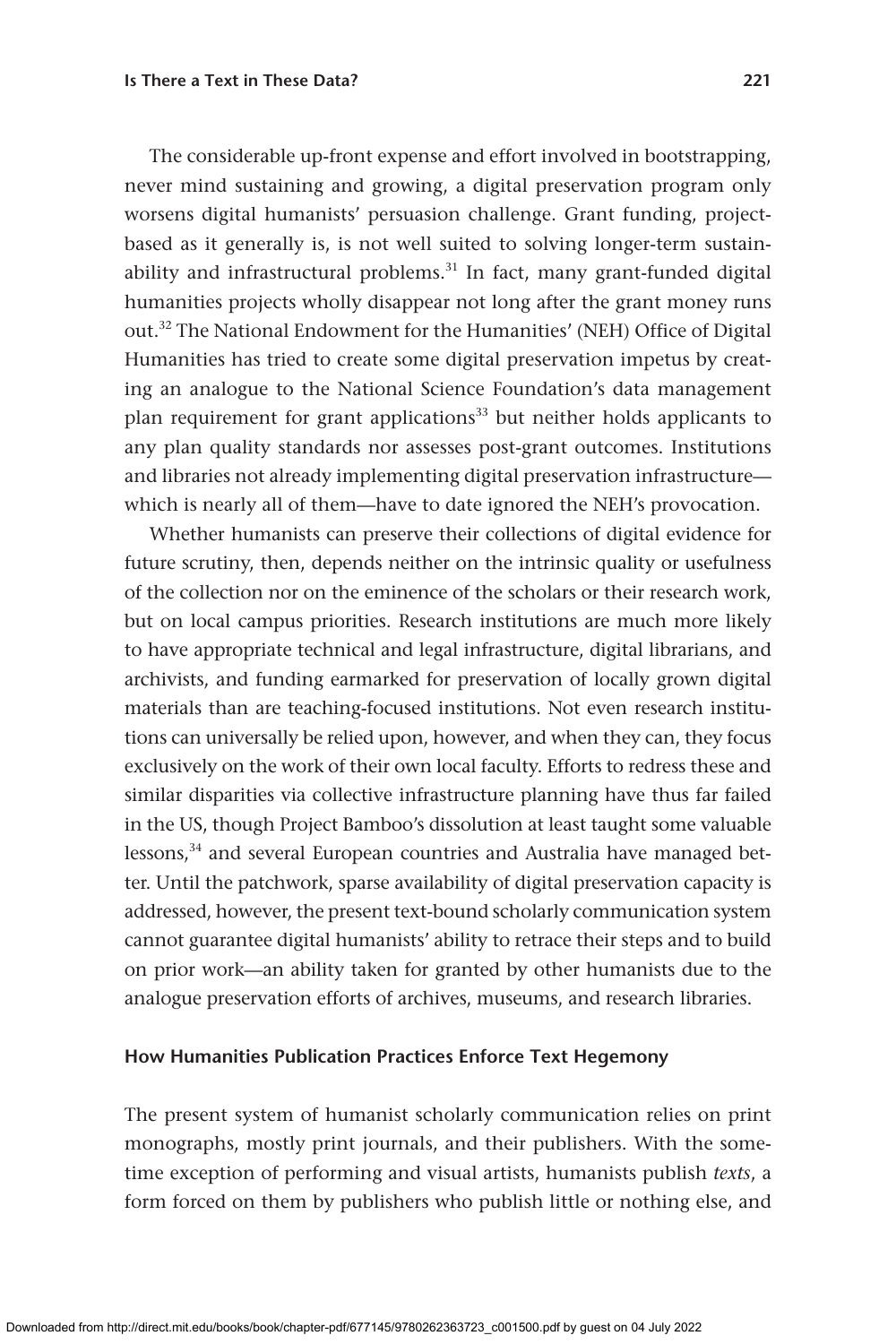tenure and promotion systems that value little or nothing else.<sup>35</sup> Unless and until this situation changes, the humanities not only do not but *cannot* welcome or support digital humanities scholars. Shutting down novel humanities methods as well as humanities study of digital analysands is no way to ensure a generative future for the humanities.

Not only do many humanists still insist on print publication of text, they insist that not just any print publisher will do, requiring publication through a highly circumscribed set of market-based actors: often though not always corporate, often though not always for-profit or required to recover some or all costs from sales.<sup>36</sup> Much though many humanities publishers such as university presses try to remain mission-driven, their mission alone cannot keep them in operation, especially as operational subsidies from institutions dry up; $37$  they must have a steady flow of author manuscripts and sold books. This imperative, alongside near-unshakable humanist notions of prestige, creates a collective intellectual and process monopoly fenced in by copyright law and tenure and promotion systems.<sup>38</sup> What chance has digital dissemination of scholarship, much less open access, against a system so deeply entrenched? Yet without digital dissemination and open access, how do the humanities avoid writing themselves into a remote inaccessible powerless corner? Already, print runs for humanities monographs have sunk to the dozens from the thousands.<sup>39</sup>

Because of the insistence on print publication by humanities internal career processes, the *digital* humanities have been unable to step away from print; a handful of respected digital-only journals such as *Digital Humanities Quarterly* aside. Not a few tenure-track digital humanists shoulder the doubled research burden of writing a print monograph or a set of journal articles over and above their digital humanities research output solely because of books' and articles' intelligibility as research products to tenure and promotion committees.<sup>40</sup> Digital humanists' nontextual research products, which may be software code, digitized or born-digital artefact collections, websites, or novel analysis methods or workflows, are usually not even printable, if printable at all, without loss of function. Print publishers therefore rarely know what to do with these non-texts, save reject them outright or reduce them to clumsy approximations such as "case studies."

Unable or unwilling to expand their genre and form horizons, senior humanist scholars reproduce print's hegemony for future generations by demanding that their graduate students' dissertations adhere to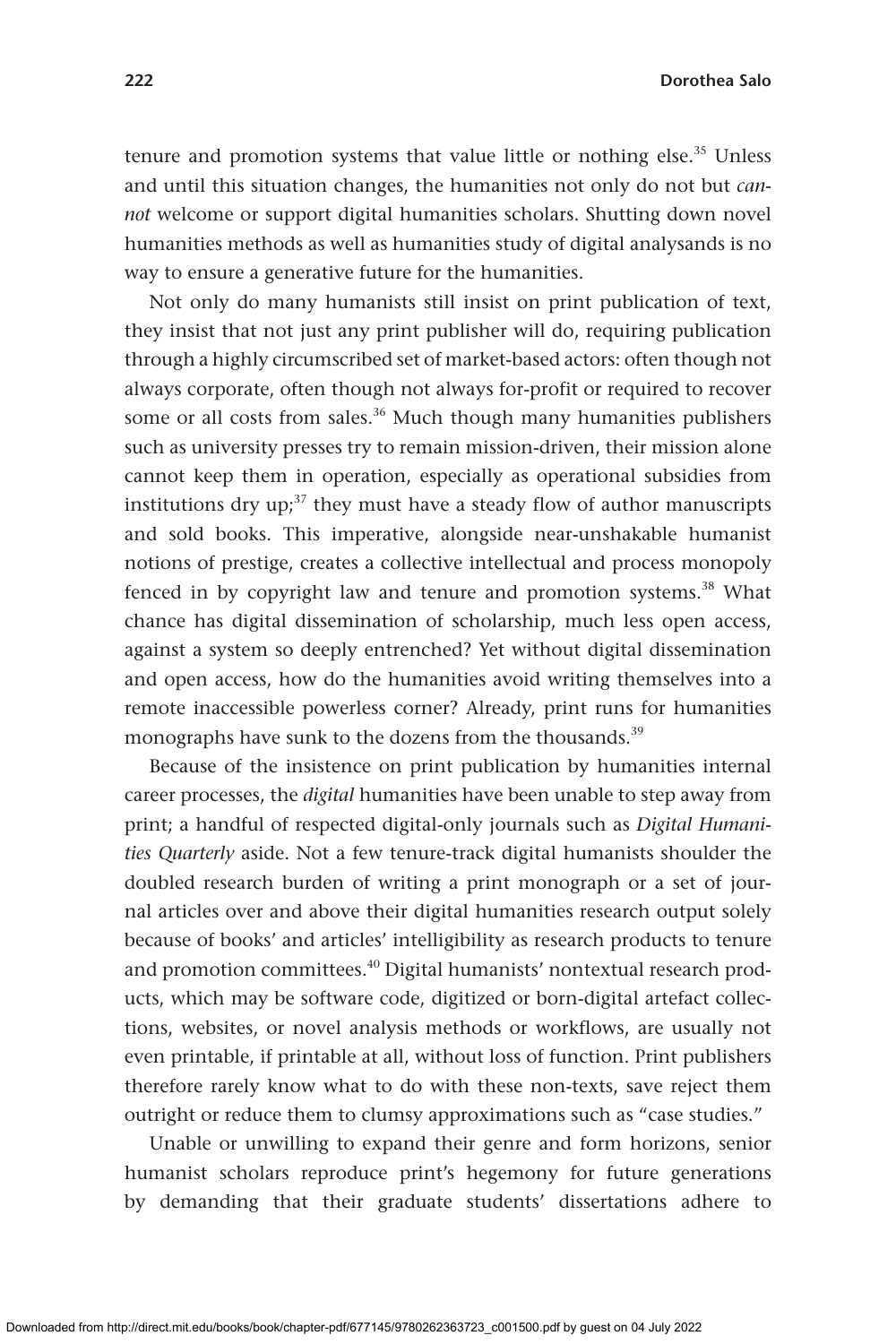print-friendly research projects and publishing modalities. In several humanities fields, the main question hanging over a dissertation is whether it can be "turned into a [print] book" on which to found a tenure-track academic career. This prevents digital humanities dissertators from choosing a digital form in which to present their research even when digital forms best suit the work.<sup>41</sup> Moreover, much dubiously sourced folklore claims a negative impact of open dissertation dissemination on future publishability;<sup>42</sup> many dissertation advisors, and even entire scholarly societies such as the American Historical Association, therefore advise dissertators against making their dissertations openly accessible.<sup>43</sup> This has slowed the adoption of open access not only in the humanities, but across academe altogether, as open dissemination of dissertations at several higher education institutions are delayed or even halted due to objections from humanists.<sup>44</sup>

It is hard to blame senior scholars for enforcing print hegemony, however, when those responsible for hiring, tenure, and promotion decisions in the humanities and at the institutional level freeze like deer in headlights when deprived of simplistic text-based achievement heuristics of the "publish one or two print monographs with reputable presses" ilk.<sup>45</sup> Both peer reviewers and tenure committees complain incessantly of inability to judge and value non-texts.<sup>46</sup> The Modern Language Association's (MLA) response, Guidelines for Evaluating Work in Digital Humanities and Digital Media, far from improving matters, is a stark demand that digital humanists make non-texts intelligible to colleagues still textually bound.<sup> $47$ </sup> These guidelines explicitly invite evaluation committees to dump the work of intelligibility onto digital humanists, abandoning any responsibility to learn about digital humanities research and its products. For example, the first requirement listed for committees is to "delineate and communicate responsibility" not the committees' own responsibility to learn to read and assess their digital-humanist colleagues' non-text forms, but the *digital humanists*' responsibility to shoehorn their work into some form intelligible to the committee. Moreover, committees must "engage qualified reviewers," a curious and dismaying admission that many humanists are unqualified to review non-text digital forms, presumably because humanities disciplines do not require that humanists learn to read or appreciate them. Digital humanists themselves must, per these guidelines, "ask about evaluation and support," which for textual forms is taken for granted. They must also "negotiate and document [their] role in the non-text product"—also taken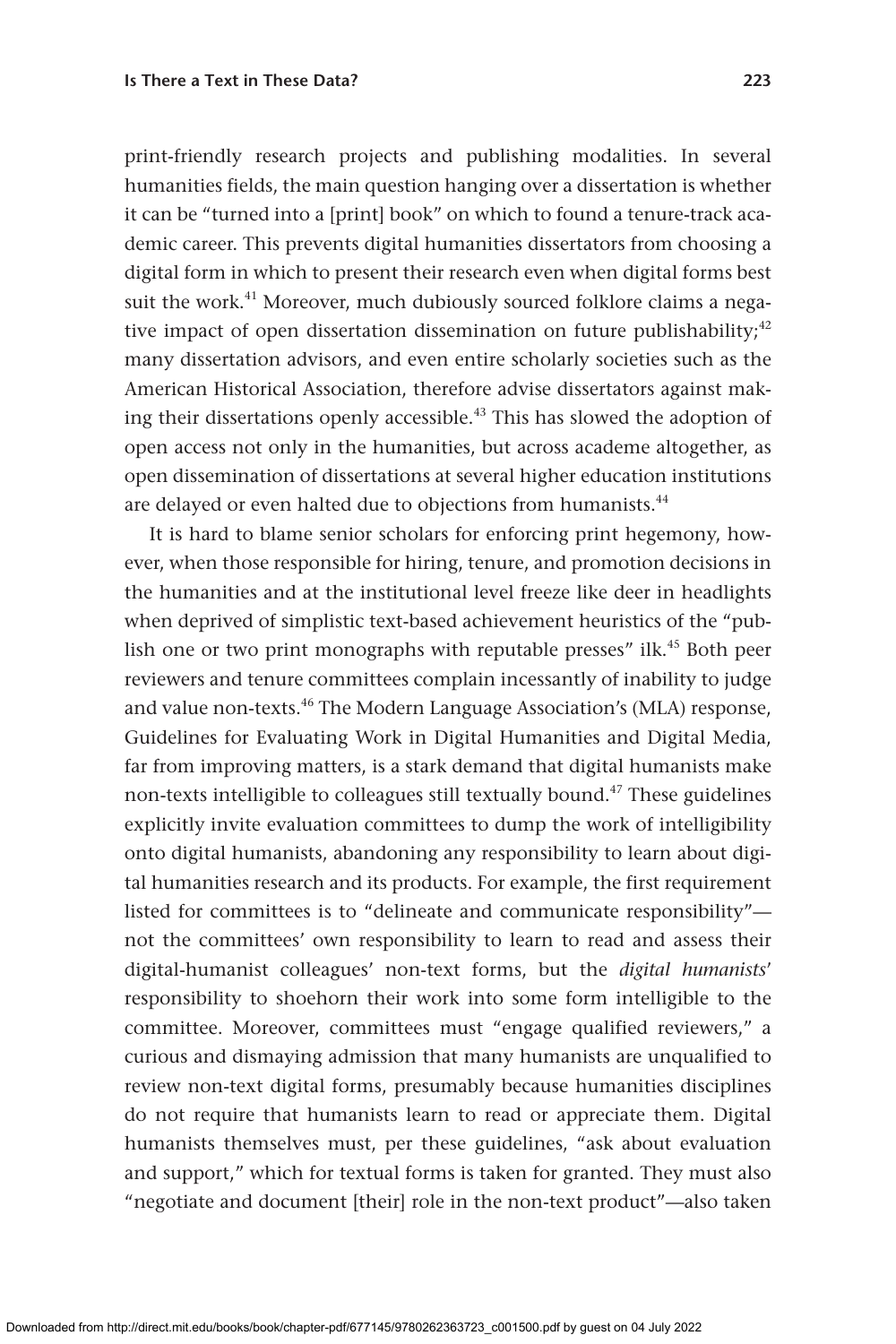for granted with print forms, despite the resulting lamentable erasure of print production labor<sup>48</sup>—and, in a remarkable example of text forcing its way back into the not wholly textual, "document and explain [their] work." Sometimes all this extra explanatory work accomplishes nothing, as a committee reallocates digital humanities work to "service" instead of research.<sup>49</sup>

Why is it invariably digital humanists' burden to explain their nontext research output, rather than their colleagues' responsibility to learn to understand it and the research modes that produce it? Surely a set of disciplines that (per the MLA's mission statement) "facilitates scholarly inquiry in and across periods, geographic sites, genres, languages, and disciplines in higher education that focus on communication, aesthetic production and reception, translation, and interpretation" should be better prepared to cope with more forms and media than print alone?

#### **Conclusion**

Publisher intransigence, library unpreparedness, and unshakable humanist allegiance to print forms of research communication distort scholarly communication systems in ways that disadvantage digital humanists and prevent migration to opener and likely more sustainable digital modes of publication and dissemination. This, in turn, isolates and disadvantages the humanities both within and outside the academy. Exactly how the humanities in general and the digital humanities specifically will break out of this untenable box remains unclear. Until they do, however, the monograph crisis will intensify, digital humanists will continue fleeing the academy for fairer, greener pastures, and the humanities will impoverish their own future.

#### **Notes**

1. My thanks to Martin Paul Eve for his interest in the idea behind this piece, to Margaret Smith for advice, and to the anonymous peer reviewers for their helpful suggestions and comments. Remaining errors and infelicities are of course mine.

2. Michelle Caswell, "'The Archive' Is Not an Archives: On Acknowledging the Intellectual Contributions of Archival Studies," *Reconstruction: Studies in Contemporary Culture* 16, no. 1 (2016),<https://escholarship.org/uc/item/7bn4v1fk>.

3. Alex H. Poole, "Now Is the Future Now? The Urgency of Digital Curation in the Digital Humanities," *Digital Humanities Quarterly* 7, no. 2 (2013).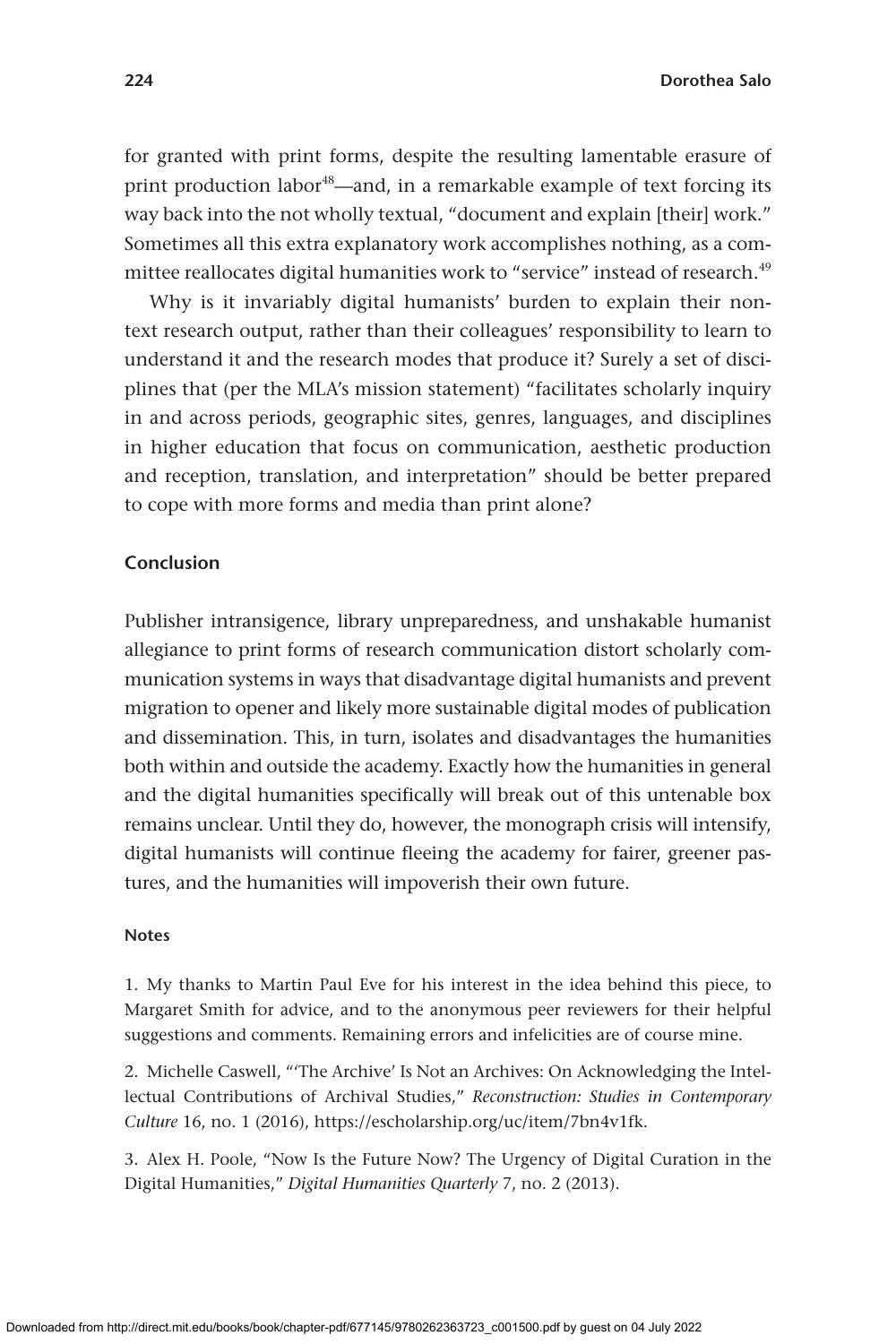4. For more on this, see Nan Z. Da, "The Computational Case against Computational Literary Studies," *Critical Inquiry* 45, no. 3 (2019): 601–639, [https://doi.org/10](https://doi.org/10.1086/702594) [.1086/702594](https://doi.org/10.1086/702594).

5. Mia Massicotte and Kathleen Botter, "Reference Rot in the Repository: A Case Study of Electronic Theses and Dissertations (ETDs) in an Academic Library," *Information Technology and Libraries* 36, no. 1 (2017): 11–28, [https://doi.org/10.6017/ital.v36i1.9598.](https://doi.org/10.6017/ital.v36i1.9598)

6. Trevor Muñoz and Allen Renear, "Issues in Humanities Data Curation" (Humanities Data Curation Summit, Palo Alto, CA, 2010), [http://cirss.ischool.illinois.edu](http://cirss.ischool.illinois.edu/paloalto/whitepaper/) [/paloalto/whitepaper/](http://cirss.ischool.illinois.edu/paloalto/whitepaper/).

7. Such as Vinton Gray Cerf, "On Digital Preservation" (Heidelberg Laureate Forum, Heidelberg, 2013), [https://www.heidelberg-laureate-forum.org/laureate/vinton-gray](https://www.heidelberg-laureate-forum.org/laureate/vinton-gray-cerf.html) [-cerf.html](https://www.heidelberg-laureate-forum.org/laureate/vinton-gray-cerf.html).

8. Blue Ribbon Task Force on Sustainable Digital Preservation and Access, "Sustaining the Digital Investment: Issues and Challenges of Economically Sustainable Digital Preservation," December 2008, [http://brtf.sdsc.edu/biblio/BRTF\\_Interim\\_Report.pdf](http://brtf.sdsc.edu/biblio/BRTF_Interim_Report.pdf).

9. Steven Bingo, "Of Provenance and Privacy: Using Contextual Integrity to Define Third-Party Privacy," *The American Archivist* 74, no. 2 (2011): 506–521, [https://doi](https://doi.org/10.17723/aarc.74.2.55132839256116n4) [.org/10.17723/aarc.74.2.55132839256116n4](https://doi.org/10.17723/aarc.74.2.55132839256116n4).

10. Matthew G. Kirschenbaum, "Done: Finishing Projects in the Digital Humanities," *Digital Humanities Quarterly* 3, no. 2 (2009), [http://www.digitalhumanities.org](http://www.digitalhumanities.org/dhq/vol/3/2/000037/000037.html) [/dhq/vol/3/2/000037/000037.html.](http://www.digitalhumanities.org/dhq/vol/3/2/000037/000037.html)

11. Trevor Muñoz, "Data Curation as Publishing for the Digital Humanities," *Journal of Digital Humanities* 2, no. 3 (2013), [http://journalofdigitalhumanities.org/2-3](http://journalofdigitalhumanities.org/2-3/data-curation-as-publishing-for-the-digital-humanities/) [/data-curation-as-publishing-for-the-digital-humanities/](http://journalofdigitalhumanities.org/2-3/data-curation-as-publishing-for-the-digital-humanities/).

12. Julia Fallon and Pablo Uceda Gomez, "The Missing Decades: The 20th Century Black Hole in Europeana," Europeana Pro, November 13, 2015, [https://pro](https://pro.europeana.eu/post/the-missing-decades-the-20th-century-black-hole-in-europeana) [.europeana.eu/post/the-missing-decades-the-20th-century-black-hole-in-europeana](https://pro.europeana.eu/post/the-missing-decades-the-20th-century-black-hole-in-europeana).

13. Amy E. Earhart, "Do We Trust the University? Digital Humanities Collaborations with Historically Exploited Cultural Communities," in *Bodies of Information: Intersectional Feminism and Digital Humanities*, ed. Elizabeth Losh and Jacqueline Wernimont (Minneapolis: University of Minnesota Press, 2018), 369–390.

14. Tara Robertson, "Not All Information Wants to Be Free: The Case Study of On Our Backs," in *Applying Library Values to Emerging Technology: Tips and Techniques for Advancing within Your Mission*, ed. Kelly Tilton and Peter Fernandez (Washington, DC: Association of College and Research Libraries, 2018), 225–239.

15. Jon Brodkin, "Kim Dotcom: Megaupload Data in Europe Wiped out by Hosting Company," Ars Technica, June 19, 2013, [https://arstechnica.com/tech-policy/2013](https://arstechnica.com/tech-policy/2013/06/kim-dotcom-megaupload-data-in-europe-wiped-out-by-hosting-company/) [/06/kim-dotcom-megaupload-data-in-europe-wiped-out-by-hosting-company/](https://arstechnica.com/tech-policy/2013/06/kim-dotcom-megaupload-data-in-europe-wiped-out-by-hosting-company/).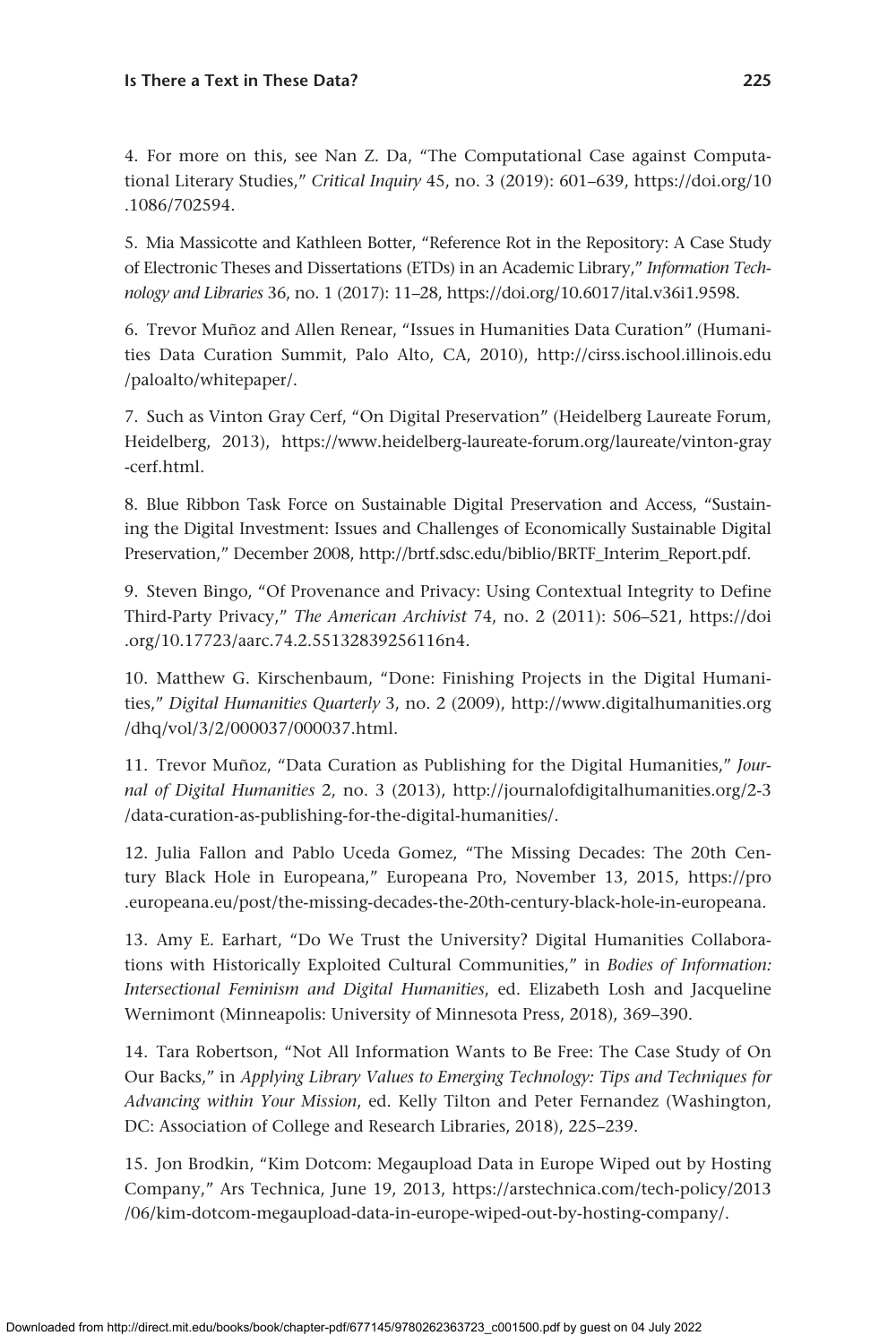16. Malina Thiede, "Preservation in Practice: A Survey of New York City Digital Humanities Researchers—In the Library with the Lead Pipe," *In the Library with the Lead Pipe* (blog), May 17, 2017, [http://inthelibrarywiththeleadpipe.org/2017](http://inthelibrarywiththeleadpipe.org/2017/preservation-in-practice-a-survey-of-new-york-city-digital-humanities-researchers/) [/preservation-in-practice-a-survey-of-new-york-city-digital-humanities-researchers/.](http://inthelibrarywiththeleadpipe.org/2017/preservation-in-practice-a-survey-of-new-york-city-digital-humanities-researchers/)

17. Deanna Marcum, "Due Diligence and Stewardship in a Time of Change and Uncertainty" (New York: Ithaka S+R, April 26, 2016), <https://doi.org/10.18665/sr.278232>.

18. Lizanne Payne, "Winning the Space Race," American Libraries Magazine, September 23, 2014, [https://americanlibrariesmagazine.org/2014/09/23/winning-the-space-race/.](https://americanlibrariesmagazine.org/2014/09/23/winning-the-space-race/)

19. Gail McMillan, Matt Schultz, and Katherine Skinner, "Digital Preservation, SPEC Kit 325" (Association of Research Libraries, 2011), [https://publications.arl.org](https://publications.arl.org/Digital-Preservation-SPEC-Kit-325/) [/Digital-Preservation-SPEC-Kit-325/.](https://publications.arl.org/Digital-Preservation-SPEC-Kit-325/)

20. Jennifer Howard, "Born Digital, Projects Need Attention to Survive," *The Chronicle of Higher Education*, January 6, 2014, [https://www.chronicle.com/article/Born](https://www.chronicle.com/article/Born-Digital-Projects-Need/143799) [-Digital-Projects-Need/143799](https://www.chronicle.com/article/Born-Digital-Projects-Need/143799).

21. Dorothea Salo, "How to Scuttle a Scholarly Communication Initiative," *Journal of Librarianship and Scholarly Communication* 1, no. 4 (2013), [https://doi.org/10.7710](https://doi.org/10.7710/2162-3309.1075) [/2162-3309.1075.](https://doi.org/10.7710/2162-3309.1075)

22. John Chodacki, "Community-Owned Data Publishing Infrastructure," *UC3: California Digital Library* (blog), October 24, 2018, [https://uc3.cdlib.org/2018/10/24](https://uc3.cdlib.org/2018/10/24/community-owned-data-publishing-infrastructure/) [/community-owned-data-publishing-infrastructure/.](https://uc3.cdlib.org/2018/10/24/community-owned-data-publishing-infrastructure/)

23. Dorothea Salo, "Innkeeper at the Roach Motel," *Library Trends* 57, no. 2 (2008): 98–123,<https://doi.org/10.1353/lib.0.0031>.

24. Alexander Ball, "Review of Data Management Lifecycle Models," February 13, 2012, [https://researchportal.bath.ac.uk/en/publications/review-of-data-management-life](https://researchportal.bath.ac.uk/en/publications/review-of-data-management-lifecycle-models) [cycle-models.](https://researchportal.bath.ac.uk/en/publications/review-of-data-management-lifecycle-models)

25. Scott Prater, "How to Talk to IT about Digital Preservation," *Journal of Archival Organization* 14, no. 1–2 (2017): 90–101, [https://doi.org/10.1080/15332748.2018.1528827.](https://doi.org/10.1080/15332748.2018.1528827)

26. Colin Woodward, "Huge Number of Maine Public Records Have Likely Been Destroyed," *Press Herald* (blog), December 30, 2018, [https://www.pressherald.com](https://www.pressherald.com/2018/12/30/huge-number-of-maine-public-records-have-likely-been-destroyed/) [/2018/12/30/huge-number-of-maine-public-records-have-likely-been-destroyed/.](https://www.pressherald.com/2018/12/30/huge-number-of-maine-public-records-have-likely-been-destroyed/)

27. See, for example, "Bucky Backup Archive" at [https://it.wisc.edu/services/backup](https://it.wisc.edu/services/backup-bucky-backup/) [-bucky-backup/](https://it.wisc.edu/services/backup-bucky-backup/) which commits all these errors in addition to inappropriately pretending to be a genuine digital archive.

28. Janet Broughton and Gregory A. Jackson, "Bamboo Planning Project: An Arts and Humanities Planning Project to Develop Shared Technology Services for Research," January 16, 2008, [https://wikihub.berkeley.edu/display/pbamboo/Propo](https://wikihub.berkeley.edu/display/pbamboo/Proposals+to+the+Andrew+W+Mellon+Foundation) sals+to+the+Andrew+W+Mellon+[Foundation](https://wikihub.berkeley.edu/display/pbamboo/Proposals+to+the+Andrew+W+Mellon+Foundation).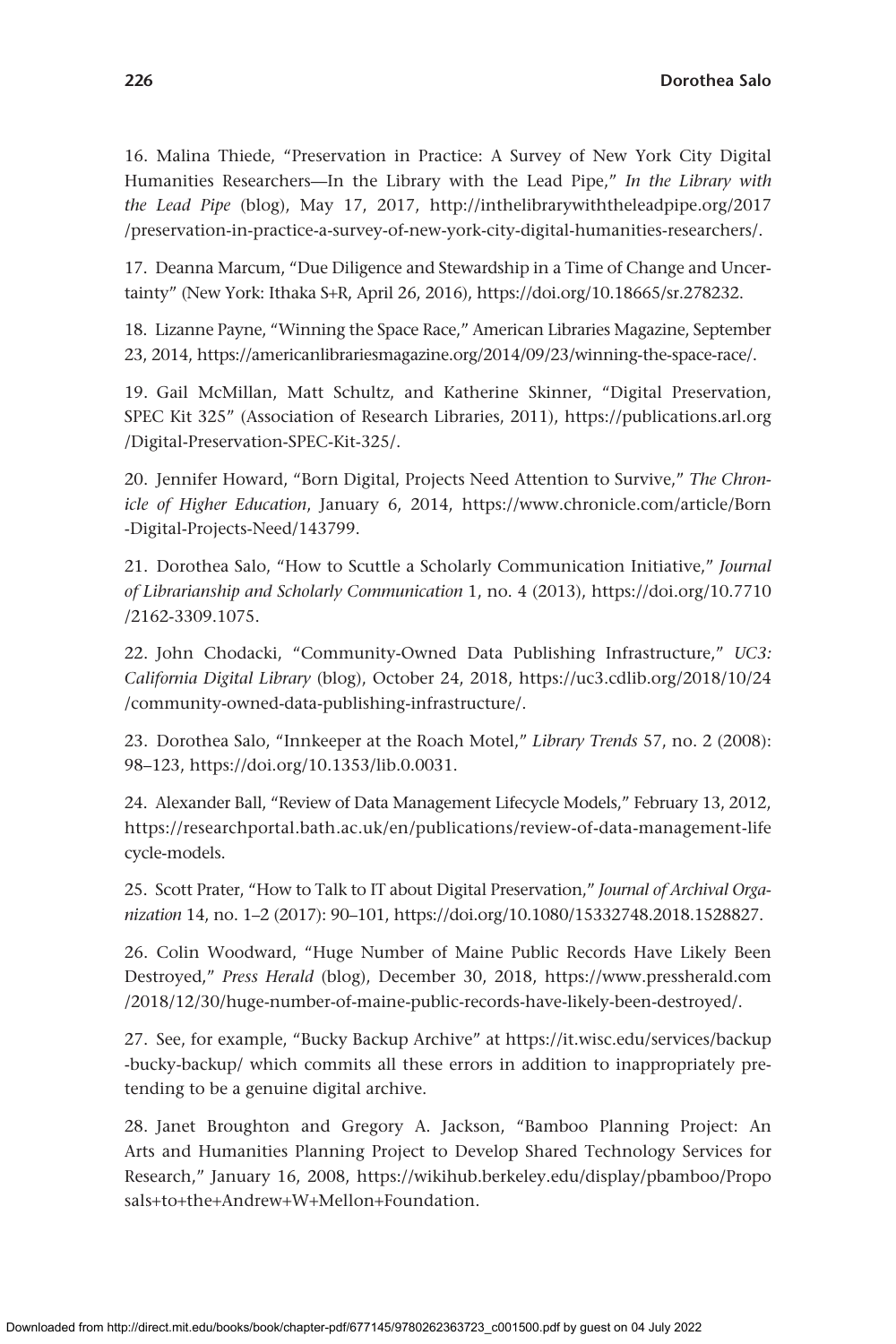29. Christine Wolff, Alisa Rod, and Roger Schonfeld, "Ithaka S+R US Faculty Survey 2015" (New York: Ithaka S+R, April 4, 2016), [https://doi.org/10.18665/sr.277685.](https://doi.org/10.18665/sr.277685)

30. Nicholson Baker, *Double Fold: Libraries and the Assault on Paper* (New York: Random House, 2002).

31. Miriam Posner, "Money and Time," *Miriam Posner's Blog*, March 13, 2016, [http:](http://miriamposner.com/blog/money-and-time/) [//miriamposner.com/blog/money-and-time/.](http://miriamposner.com/blog/money-and-time/)

32. Broughton and Jackson, "Bamboo Planning Project"; Quinn Dombrowski, "What Ever Happened to Project Bamboo?," *Literary and Linguistic Computing* 29, no. 3 (2014): 326–339, [https://doi.org/10.1093/llc/fqu026.](https://doi.org/10.1093/llc/fqu026)

33. National Endowment for the Humanities, "Data Management Plans for NEH Office of Digital Humanities Proposals and Awards," 2017.

34. Dombrowski, "What Ever Happened to Project Bamboo?"

35. Stacy Konkiel, "Approaches to Creating 'Humane' Research Evaluation Metrics for the Humanities," *Insights: The UKSG Journal* 31 (2018), [https://doi.org/10.1629](https://doi.org/10.1629/uksg.445) [/uksg.445.](https://doi.org/10.1629/uksg.445)

36. Geoffrey Crossick, "Monographs and Open Access: A Report for the Higher Education Funding Council for England," Higher Education Funding Council for England, 2015, [https://dera.ioe.ac.uk/21921/.](https://dera.ioe.ac.uk/21921/)

37. Roger C. Schonfeld, "A Taxonomy of University Presses Today," 2017, [http:](http://www.sr.ithaka.org/blog/a-taxonomy-of-university-presses-today/) [//www.sr.ithaka.org/blog/a-taxonomy-of-university-presses-today/.](http://www.sr.ithaka.org/blog/a-taxonomy-of-university-presses-today/)

38. Donald A. Barclay, "Academic Print Books Are Dying: What's the Future?," *The Conversation* (blog), November 10, 2015, [https://theconversation.com/academic](https://theconversation.com/academic-print-books-are-dying-whats-the-future-46248) [-print-books-are-dying-whats-the-future-46248](https://theconversation.com/academic-print-books-are-dying-whats-the-future-46248).

39. Carl Straumsheim, "Amid Declining Book Sales, University Presses Search for New Ways to Measure Success," Inside Higher Ed, August 1, 2016, [https://www](https://www.insidehighered.com/news/2016/08/01/amid-declining-book-sales-university-presses-search-new-ways-measure-success) [.insidehighered.com/news/2016/08/01/amid-declining-book-sales-university-presses](https://www.insidehighered.com/news/2016/08/01/amid-declining-book-sales-university-presses-search-new-ways-measure-success) [-search-new-ways-measure-success](https://www.insidehighered.com/news/2016/08/01/amid-declining-book-sales-university-presses-search-new-ways-measure-success); although Crossick, "Monographs and Open Access: A Report for the Higher Education Funding Council for England" comes to a different conclusion.

40. Sydni Dunn, "Digital Humanists: If You Want Tenure, Do Double the Work," Vitae, January 5, 2014, [https://chroniclevitae.com/news/249-digital-humanists-if](https://chroniclevitae.com/news/249-digital-humanists-if-you-want-tenure-do-double-the-work) [-you-want-tenure-do-double-the-work.](https://chroniclevitae.com/news/249-digital-humanists-if-you-want-tenure-do-double-the-work)

41. Denise Troll Covey, "Opening the Dissertation: Overcoming Cultural Calcification and Agoraphobia," *TripleC: Communication, Capitalism & Critique* 11, no. 2 (2013): 543–557, [https://doi.org/10.31269/triplec.v11i2.522.](https://doi.org/10.31269/triplec.v11i2.522)

42. Jill Cirasella and Polly Thistlethwaite, "Open Access and the Graduate Author: A Dissertation Anxiety Manual," in *Open Access and the Future of Scholarly*